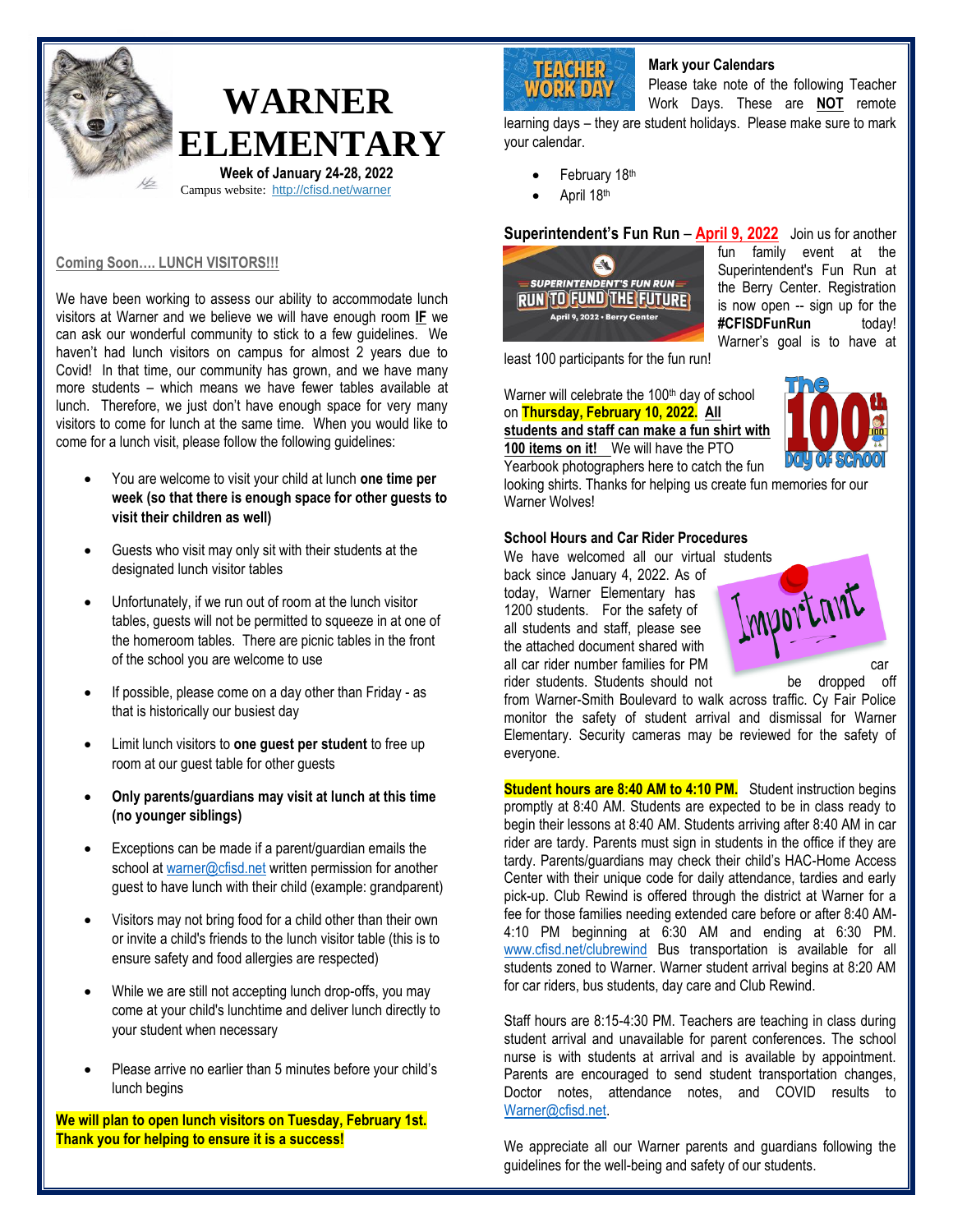# **VALENTINE'S DAY CELEBRATION Monday, February 14, 2022**

- **If you choose to send your child with valentines for their classmates, we ask that you send enough for all students in the homeroom and label them all "To: My Friend From: (Your child's name)". This will aid in passing cards out quickly and easily. Your child's teacher will share the number of students in your child's class.**
- **A store bought, individually packaged candy/food item may be included, but we cannot accept homemade food items. The valentines will go home with your child so that you can make the best decision about if and/or what your child eats.**
- **Students will be provided with a bag for the exchange.**
- **Students will exchange Valentines and enjoy a brownie and capri sun provided by the PTO. The Valentine Exchange will be for students only.**

#### **Yards with Cards Giveback**

Order your Yard Card and enter Promo Code: WARNER2021 and YARDS with CARDS

Warner will earn 10% back! Please share with friends and family!! [www.yardswithcards.com](http://www.yardswithcards.com/) See flyer attached for more information.

#### **Top Choice Party Rentals Giveback**

Rent anything from now until the end of the school year and enter Promo Code: WOLVES2021 and Warner will earn 20%. Please share with friends and family!!

[www.topchoicepartyrentals.com](http://www.topchoicepartyrentals.com/) See flyer attached

for more information.

### **Amazon Smile**

Do you shop on Amazon? Simply go to smile.amazon.com and type



**Warner Elementary PTO** in the search box. Once you select You shop. Amazon gives. Warner a portion of your purchase will be donated to Warner every

time you shop! You only have to designate Warner the first time, after that, you will go to smile.amazon.com each time to start your order. See attached flyer.

# **Attendance**

Your child's success is directly related to Reflective excellent attendance. Our overall school attendance rate is an indicator on our state accountability rating and affects Warner's overall success. Students arriving after 8:40 a.m. are tardy. **Attendance is marked daily at 10:00 a.m.** Students who are absent should submit a written excuse (parent note or doctor's excuse) upon returning to school or you may email it to

Warner@cfisd.net. Excessive tardies/absences will be referred to the district's truancy officer.

**Note:** Due to district policy, we are **NOT** allowed to accept emails as excuse notes. We must have a Doctor Note or Signed Note from a parent. You may scan a signed written note or doctor note to [warner@cfisd.net.](mailto:warner@cfisd.net)

#### **School Messenger 2021-2022**



SchoolMessenger is CFISD's emergency notification system. Stay informed with important school messages in the palm of your hand! Opt in today for SMS notifications.

#### **Credit by Exam**



Students in grades K-5 will have four opportunities during the school year to use "credit-by-exam" to accelerate to another grade level. Students will only have one opportunity to test for each grade level considered.

To apply to take the test to skip kindergarten, a student must be 5 by September 1, and registered in a CFISD school. To apply to take the test to skip grade 1, a student must be 6 by September 1, and enrolled in a CFISD school.

Students who earn scores of 80% or better on each component of the credit-by-exam will qualify to advance one grade. Only one grade level may be "skipped" each year. No retests will be given.

If you are interested in getting more information about credit-byexam, please contact the school counselor at 281-213-1650 extension 149110.

### **Electronic Communication**

Please refer to the following guidelines regarding communication:

- Newsletters and other communiqués will be distributed electronically. If you do not have access to e-mail, you may access weekly newsletters by going online to [www.cfisd.net/warner](http://www.cfisd.net/warner) click on "Newsletters".
- Parents of students that are here on campus will still need to check their child's backpack/binder daily for any graded papers or teacher communication.
- Additional flyers, etc. that cannot be sent electronically will be sent home on Tuesdays.

# **Follow Warner Elementary on Twitter - @WarnerCFISD**